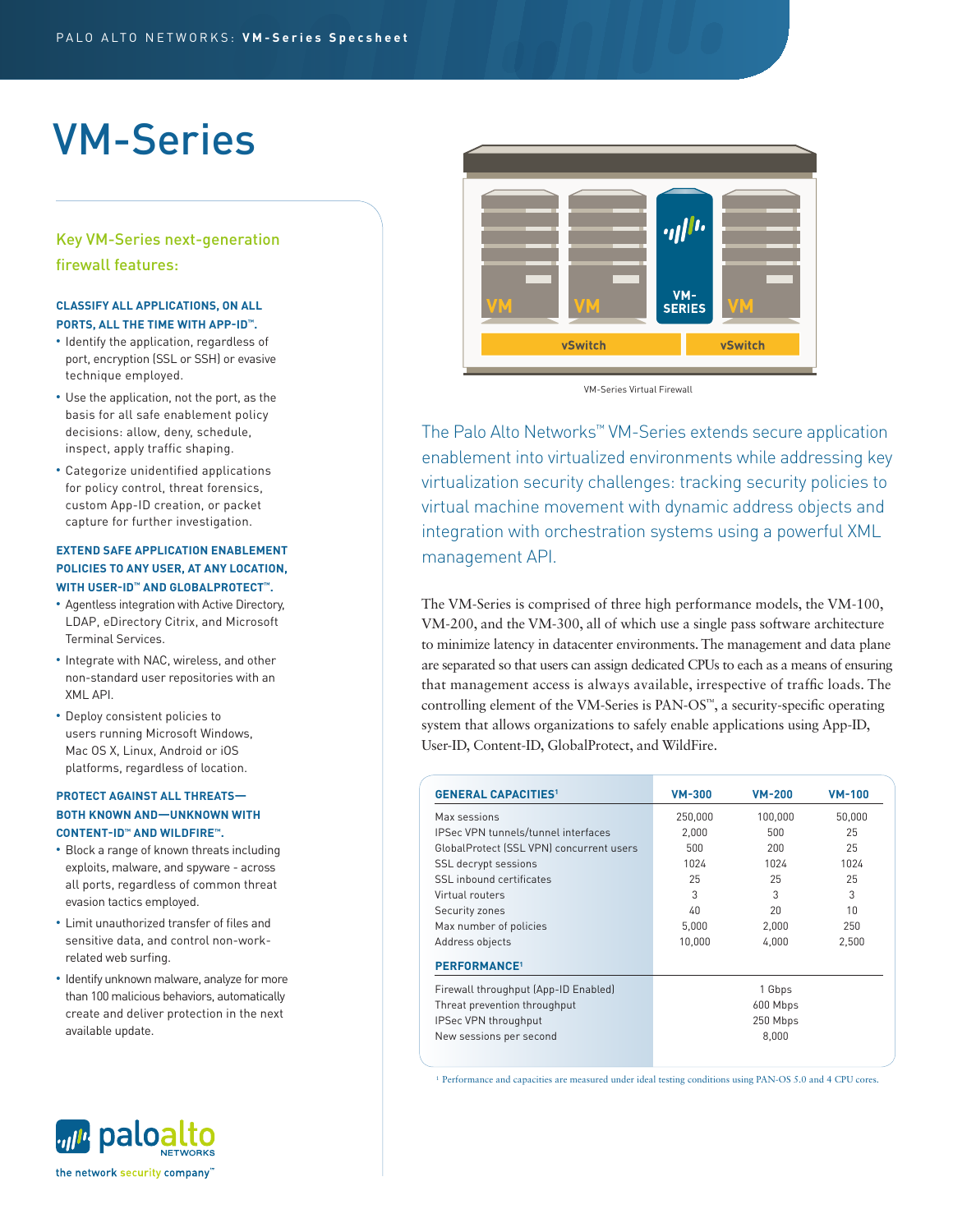| <b>VIRTUALIZATION SPECIFICATIONS</b> | <b>VM-300</b><br>$VM-200$<br>$VM-100$ |
|--------------------------------------|---------------------------------------|
| HyperVisor                           | VMware ESXi 4.1 and ESXi 5.0          |
| Network driver                       | VMXNet3                               |
| CPU cores                            | 2, 4 or 8                             |
| Memory (Minimum)                     | 4GB                                   |
| Disk drive capacity (Min/Max)        | 40GB/2TB                              |

## **NETWORKING**

## **INTERFACE MODES**

• L2, L3, Tap, Virtual wire (transparent mode)

#### **ROUTING**

- Modes: OSPF, RIP, BGP, Static
- Forwarding table size (entries per device/per VR): 5000/5000 (VM-300), 1,250/1,250 (VM-200), 1000/1000 (VM-100)
- Policy-based forwarding
- Multicast: PIM-SM, PIM-SSM, IGMP v1, v2, and v3

#### **HIGH AVAILABILITY**

- Modes: Active/Passive with no session synchronization
- Failure detection: Path monitoring, Interface monitoring

#### **ADDRESS ASSIGNMENT**

- Address assignment for device: DHCP Client/PPPoE/Static
- Address assignment for users: DHCP Server/DHCP Relay/Static

#### **IPV6**

- L2, L3, tap, virtual wire (transparent mode)
- Features: App-ID, User-ID, Content-ID, WildFire and SSL decryption

## **VLANS**

- 802.1q VLAN tags per device/per interface: 4,094/4,094
- Max interfaces: 2,000 (VM-300), 500 (VM-200), 100 (VM-100)

## **NAT/PAT**

- Max NAT rules: 1,000 (VM-300), 1,000 (VM-200), 125 (VM-100)
- Max NAT rules (DIPP): 200 (VM-300), 200 (VM-200), 125 (VM-100)
- Dynamic IP and port pool: 254
- Dynamic IP pool: 32,000
- NAT Modes: 1:1 NAT, n:n NAT, m:n NAT
- DIPP oversubscription (Unique destination IPs per source port and IP): 2 (VM-300), 1 (VM-200), 1 (VM-100)
- NAT64

## **VIRTUAL WIRE**

- Max virtual wires: 1,000 (VM-300), 250 (VM-200), 50 (VM-100)
- Interface types mapped to virtual wires: physical and subinterfaces

#### **L2 FORWARDING**

- ARP table size/device: 2,500 (VM-300), 500 (VM-200), 500 (VM-100)
- MAC table size/device: 2,500 (VM-300), 500 (VM-200), 500 (VM-100)
- IPv6 neighbor table size: 1,000 (VM-300), 500 (VM-200), 500 (VM-100)